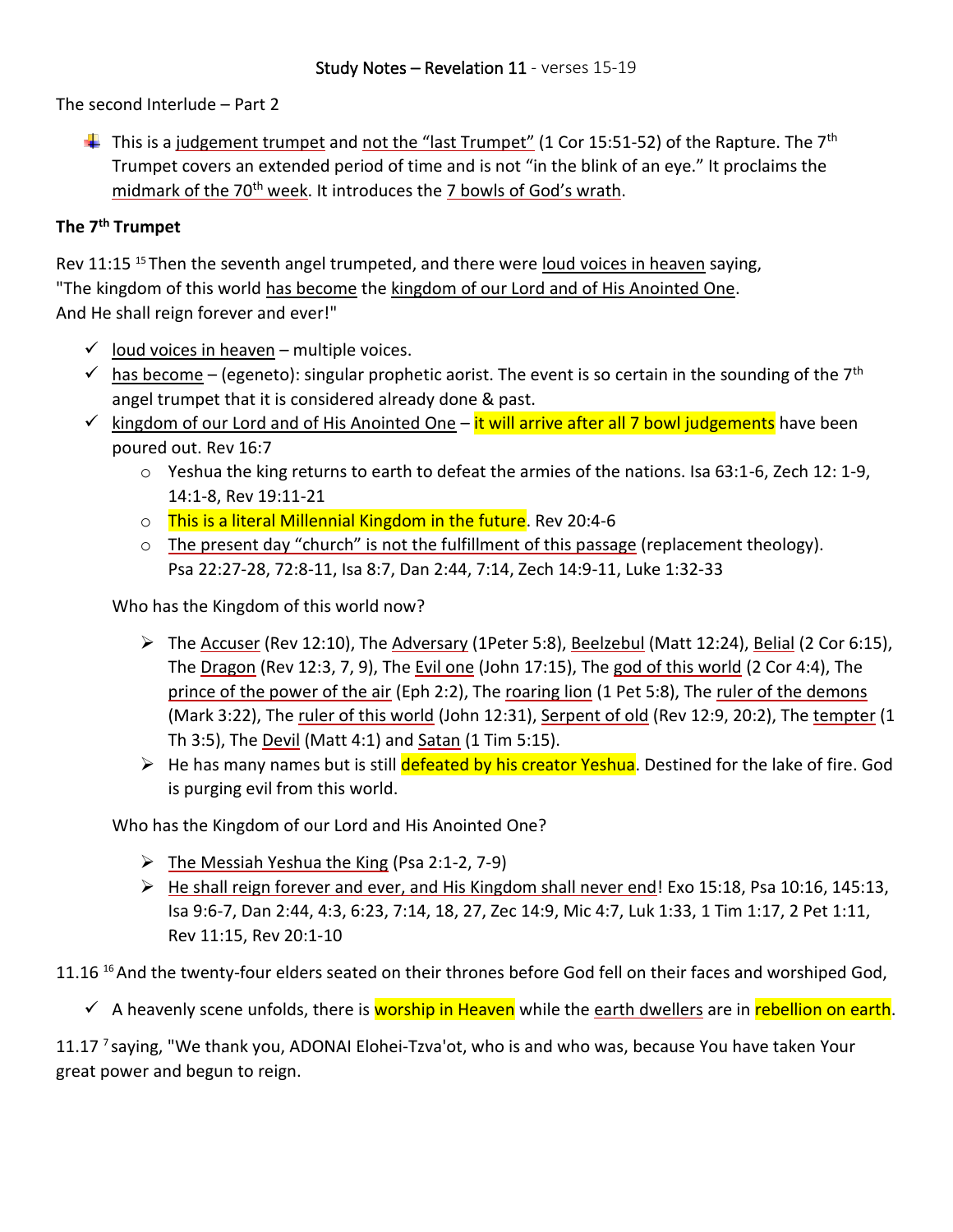11.18<sup>18</sup> The nations were enraged, but Your wrath has come and the time for the dead to be judged to reward Your servants, the prophets and kedoshim, and those who fear Your name, the small and the great, and to destroy the destroyers of the earth."

- $\checkmark$  destroyers of the earth (diaphtheiro): physical or moral destruction, corrupt.
	- o Man destroyed the earth with sin, moral decay, hatred, false religions, idolatry, shedding of innocent blood, and not using it for God's glory.
- Regarding the Elder's statement as anticipating the inauguration of the Millennial reign (Rev 20). The event is so certain throughout this segment of scripture, it is repeatedly spoken of as already having taken place. The Elders know the end of the enemies' rule on earth is soon over with the imminent reign of Yeshua.
- $\ddot{+}$  The Elders also see the future judgement of the dead (Dan 12:1-3). The righteous dead are all resurrected by the beginning of the Millennial Kingdom to live there. The unrighteous dead are not resurrected until the end of the 1,000-year reign, after the final rebellion (Rev 20:5, 7-9). The resurrection of the unsaved dead and their judgement "The Second Death" is to stand before God at the Great White Throne and be cast into the Lake of Fire with Satan for all eternity (Rev 20:11,14).
- $\frac{1}{2}$  Yeshua's reign is absolute! The focus of this verse is on reward and loss.

11.19<sup>19</sup> Then the Temple of God in heaven was opened, and the Ark of His Covenant appeared in His Temple. And there were flashes of lightning and rumblings and clashes of thunder and an earthquake and heavy hail.

- $\checkmark$  Ark of His Covenant (kibotos): "Box chest" used to describe the Ark of the Covenant (Heb 9:4) and Noah's Ark (Matt 24:38, Gen 6:14).
	- $\circ$  It stood in the "Holy of Holies" containing items which testified of God's relationship with Israel. Exo 16:34, 25:16,21, 40:20, Num 17:10, Deut 10:2-5, 31:26, 1 King 8:9,21, 2 Chr 5:10, 6:11
- $\checkmark$  flashes of lightning and rumblings and clashes of thunder and an earthquake and heavy hail judgements will resume in Revelation 16:1

What could this mean?

- $\triangleright$  The Ark was moved to Heaven?
- $\triangleright$  It's the emblem of God's faithfulness, presence and atonement to the Israelites. The last chronological reference to the Ark in the Old Testament is in 2 Chronicles 35:3. What happened after that is unknown.
	- o Many scholar believed it perished in Shishak's invasion or during Manasseh's apostasy or when Nebuchadnezzar burned the Temple in 586 BC or during the Babylonian captivity. 1 King 14:26, 2 King 25:9, 2 Chr 33:7, Jer 3:16
	- $\circ$  Jewish tradition held that Jeremiah had the Ark buried in a cave at Mt. Sinai 2 Maccabees 2: 4-8
- ➢ There was no Ark in the second Temple Flavius Josephus, *The Wars of the Jews* 5:219:5.
	- $\circ$  The second Temple refers to the Temple that Nehemiah built, which Herod the Great updated and later destroyed by Rome in 70 AD.
- ➢ What John saw was not the earthly Ark, but it's heavenly counterpart (Heb 9:24).
	- o "It's appearance in John's vision suggests that God would resume dealing with Israel and would soon fulfill His covenant promise to that nation." *Constable's Expository Notes*
- ➢ "They will no longer talk about the ark of the covenant of ADONAI, nor will it come to mind or be remembered. Neither will it be missed or another one made again." Jeremiah 3:16